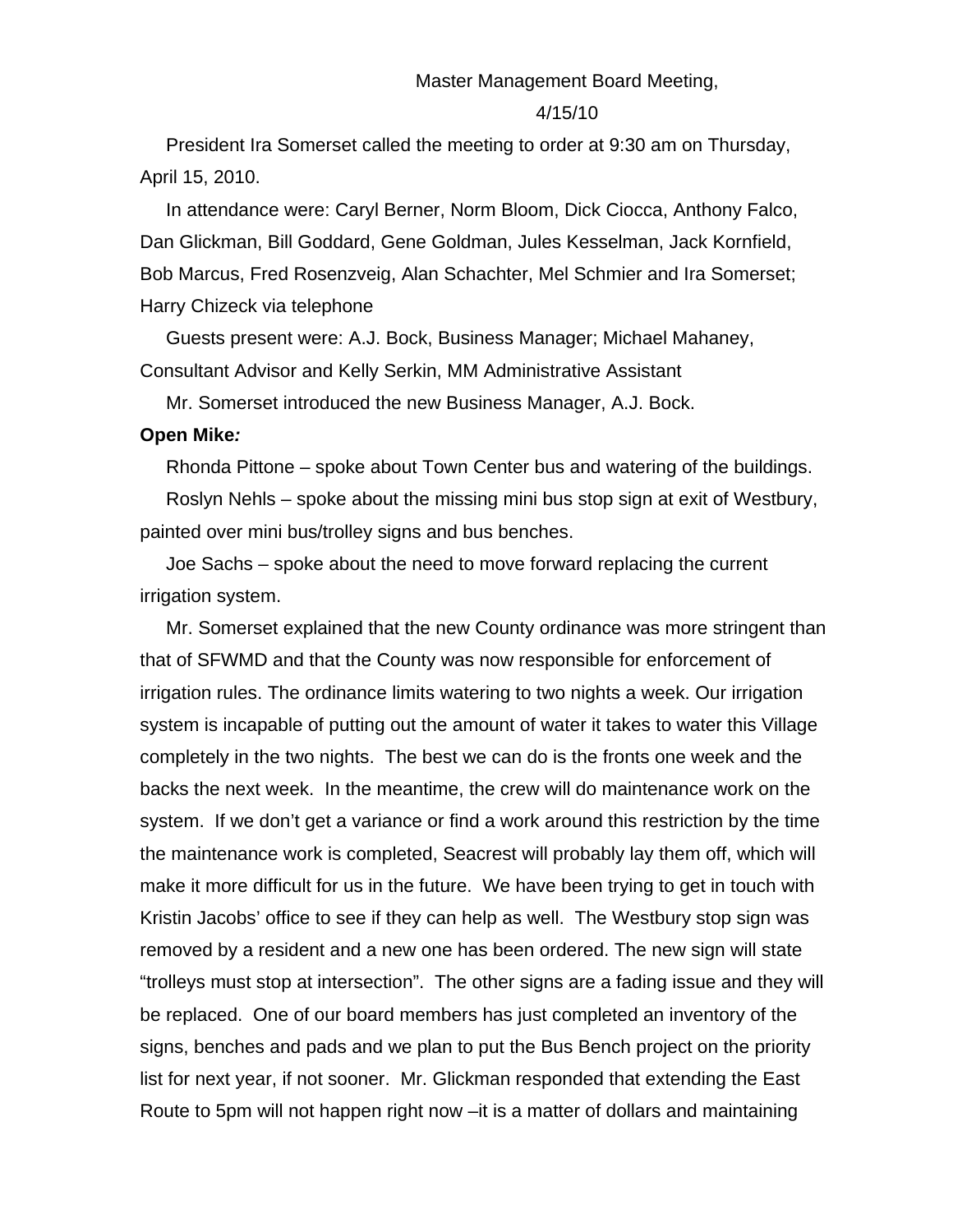the schedule as well as stops on Hillsboro Blvd. The BCT is only allowing one stop on Hillsboro Blvd but since J&J closes for approximately three months, July-Oct, it is still being reviewed.

## **Financial Report – Donna Childrey**

 The CVE Master Management Financial Report was distributed to all Board members and discussed. For the month of March 2010 the Total Income was \$900,696; Total Expenses were \$794,741; Net Income was \$105,954. YTD Total Income was \$2,701,914; Total Expenses were \$2,517,184; Net Income was \$184,729. Total Assets were \$2,320,364; Total Current Liabilities were \$1,346,011; Total Equity was \$974,353. Cash on hand is \$1,555,913. Prepaid Dollars were \$497,248; Overdue accounts receivable from unit owners is \$343,694 representing 720 unit owners.

 Donna Childrey spoke to the BOD about a real estate software program to assist in locating information on a unit owner such as mortgage info, tax roll, comps, and liens. Fred Rosenzveig moved to license the real estate software product for one year at a cost of \$187/month for two users. Jules Kesselman seconded. Motion passed unanimously.

## **Executive Summary – Mike Mahaney**

 Mr. Mahaney stated that he is in the process of finishing up some items, that he enjoyed working at CVE and thanked everyone for their assistance. Mr. Somerset mentioned that Mr. Mahaney's report on the golf course was sent to the Board for their review. Ms. Berner mentioned that there was a Planning and Zoning meeting on golf courses last week which was very informative.

## **Minutes**

 Bill Goddard moved to waive the Minutes of the Board Meeting on March 11, 2010.

Alan Schacter seconded**.** It was noted that two Board members, were omitted in attendance Norm Bloom and Bill Goddard. Their names were added to the copy sent to the *Reporter.* Ms. Berner stated that there was a discussion on the management advisor which was omitted. The Board voted unanimously to accept the minutes as corrected**.**

 Fred Rosenzveig moved to waive the reading of the Minutes of the Special Board Meeting on 4/12/10. Gene Goldman seconded. Mel Schmier stated that the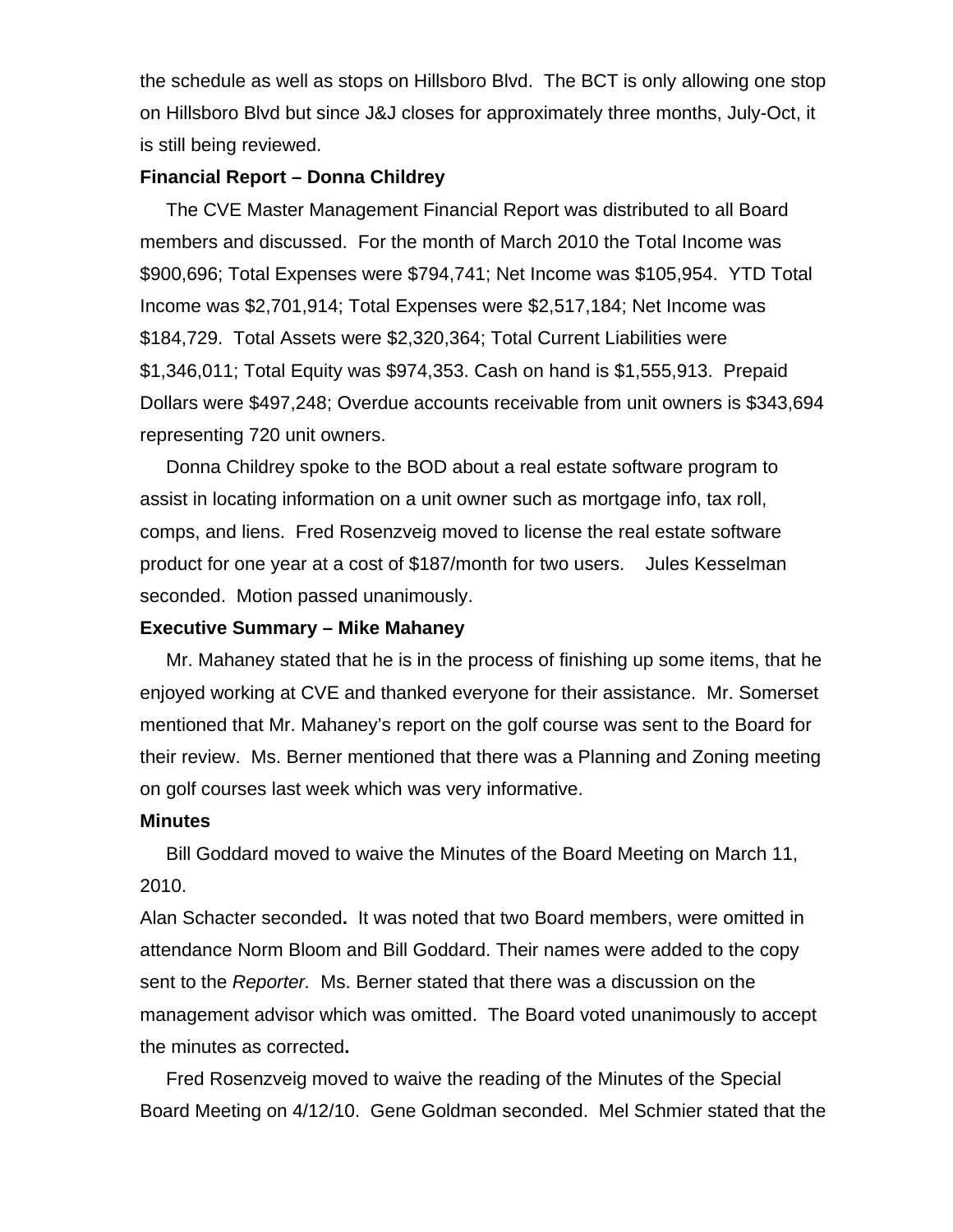wording was incorrect in the approved motion and submitted a correction…"Mel Schmier moved to authorize the President or his designees to offer to Al Smith the position of Executive Director of CVE Master Management Company, Inc. *within the guidelines approved by the Board of Directors* and to negotiate an employment agreement for the approval of the Board of Directors, pending attorney review." Dick Ciocca seconded. The Board voted to accept the minutes as corrected. Motion passed 12-1 (no vote: Jack).

## **Presidents Report – Ira Somerset**

 The Masuen contract is at their attorney. A meeting was held with Mr. Philip Azar, Loss Control Expert from Philadelphia Insurance, who explained about loss prevention and mitigation, then inspected our facilities. His presentation will be posted when he sends it to us. Mr. Azar will be sending us a report of his findings so we can take steps to reduce our risks. To enhance communications, we will post notices on CVEDB and Channel 99 and email them to Mr. Rubino to forward to Area Chairs. Kent Security reported a drastic improvement with the staff this month. Internet Protocol cameras were installed at all three gates and in rover vehicles. Response time is down to five minutes for the outside rover. The rover can be reached at 954-596-8551. Traffic has slowed down with one minor accident reported as well as a small car fire outside the west gate. There were several reports of falls. MM received a letter from the owners of the golf course withdrawing from the conditions in the letter of intent. Neither party has any obligation to the other.

Mr. Somerset stated that he received an e-mail from Mr. Parness, 1<sup>st</sup> VP of COOCVE regarding two resolutions that were passed at the COOCVE Executive Meeting and then by COOCVE:

# Joe Rubino moved that MM provide the COOCVE BOD with a written report of *all MM's current litigation and its status.*

 Jack Kornfield moved to provide the information as to the current status of litigation that MM is involved in with the content of the case number so that residents can follow it. Dan Glickman seconded. Gene Goldman asked for a friendly amendment to post the information on our website, only the case number, name of case and name of court. Amendment accepted. Motion passed 13-1 (No vote: Harry)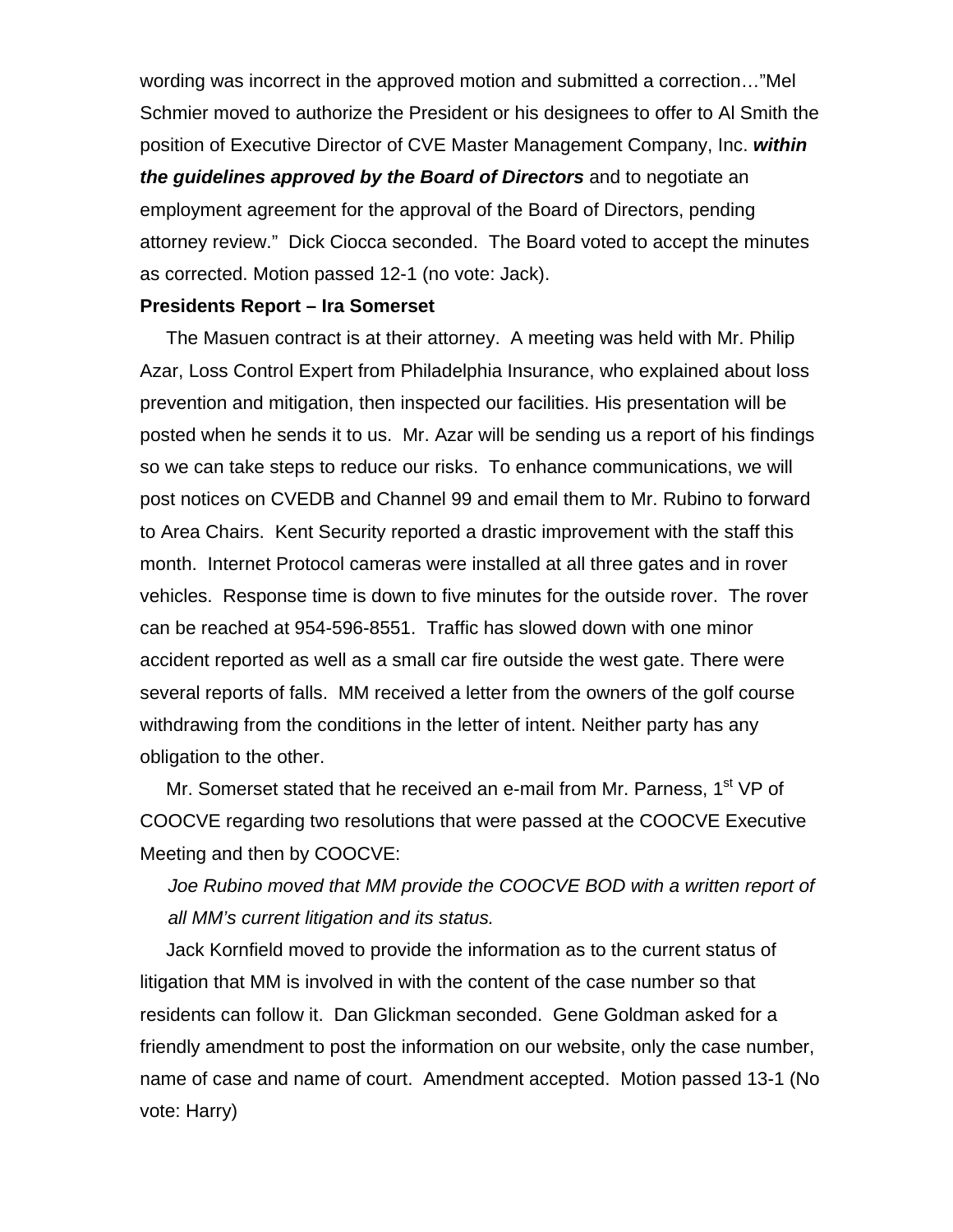The second resolution was:

*Mr. Kornfield moved to have MM provide to this Body its plan for hurricane activities in sufficient detail for individual condominium associations to plan.* Mr. Kornfield moved to provide this information. No Second.

 Mr. Somerset stated that the city would come in and clear the main roads and if they don't MM would bring people in to do that. Master Management's responsibility is their buildings, the roads and getting security up to speed. Everything to do with the buildings is each individual association's responsibility. The City stated that they would take care of evacuating people if the proper information is provided to them.

 Summary of legal actions - Firewall lawsuit- Mr. Murphy filed motions to dismiss and demand for defense and indemnification to Comcast. Comcast cable agreement- Mr. Murphy is communicating with legal counsel for Comcast. Century Maintenance Lawsuit- made a claim for breach of contract. Ventnor B– lawsuit filed, MM is being defended by Travelers. There are approximately 99 foreclosures that have been identified.

Harry Chizeck left the meeting at 10:45am

#### **Business Manager's Report – A.J. Bock**

 RFA # 304 - After a discussion on White Fly treatments by Mr. Bock, Jack Kornfield moved that we do not treat for white fly at this time. Caryl seconded. Dan Glickman moved to table the motion not to treat. Gene Goldman seconded. Motion to table failed (8:4). Fred Rosenzveig moved to approve the proposal from Seacrest Services for white fly treatment as specified in their proposal at a cost of \$11,829.45 plus fees and tax. Dick Ciocca seconded. Mr. D'Amato clarified that this treatment is guaranteed for one year and the hedge will be retreated if needed during the year at no cost. 10:2 (No vote: Jack, Caryl; Bob Marcus abstained).

 RFA # 305 - Electrical repairs at main gate house. Gene Goldman moved to approve Reef Electric to replace the broken light fixtures at a cost of \$1,396.00 plus permits. Jules Kesselman seconded. Motion passed unanimously.

 RFA # 306 - Pool heaters at Tilford Pool. After a discussion on the Pool Heaters at the Tilford Pool, Fred Rosenzveig moved to approve the proposal from Cool Team for the Heat and Cool commercial grade pool heater units for \$9,400. Dick Ciocca seconded. Motion passed 12-1 (no vote: Jack)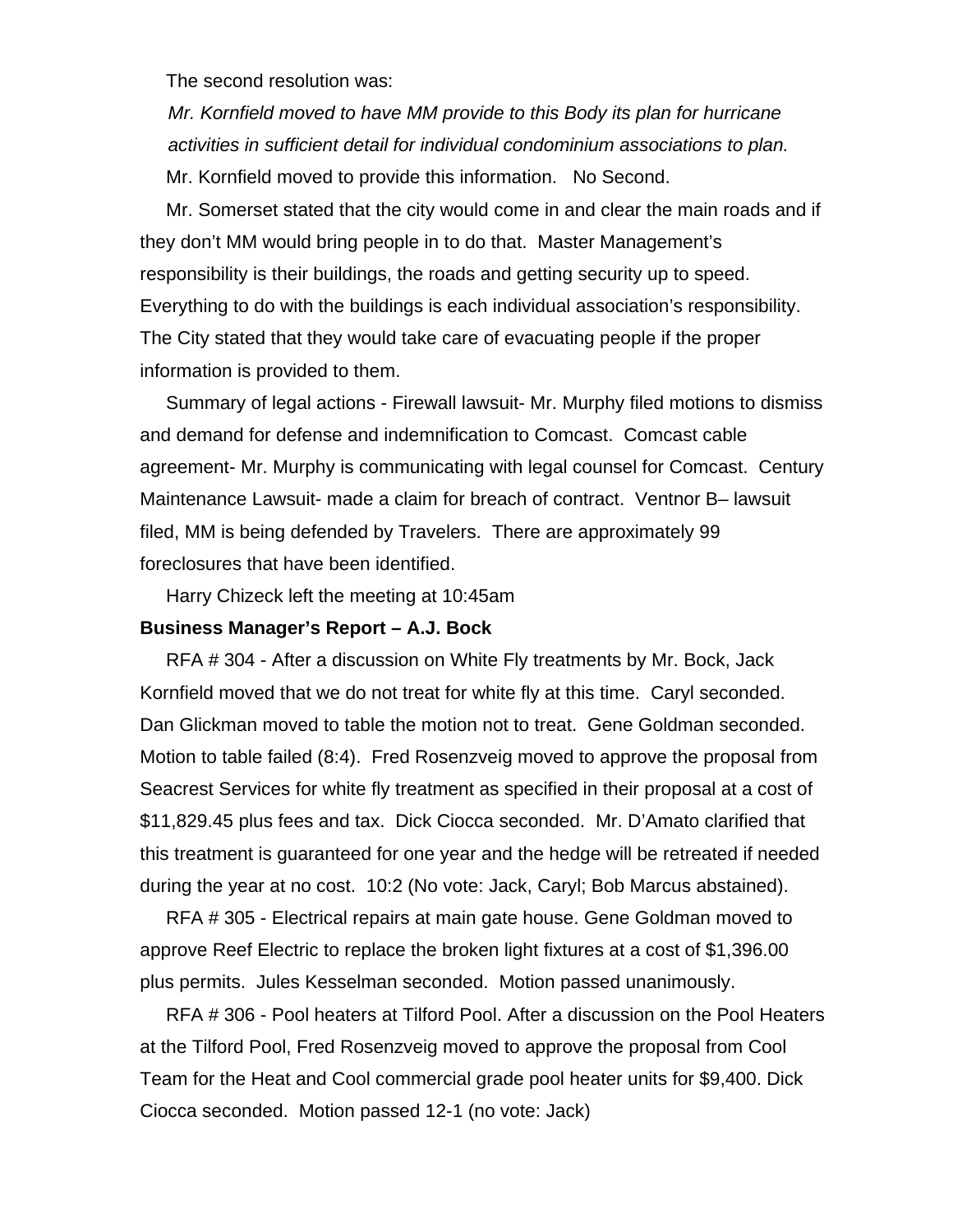RFA # 307 - Miscellaneous paving. After a discussion on roadway repairs, Fred Rosenzveig moved to have Five Star Sealing and Paving repair 32 roadway locations for a total of 1,232 yards for a cost of \$23,606 plus permit fees. Dick Ciocca seconded. Motion passed unanimously.

 Jack Kornfield moved to have a 5 minute recess. Bob Marcus seconded. Motion failed.

## **Committee Reports**

### **Irrigation Committee – Anthony Falco**

 Anthony Falco stated that the Masuen contract is with their attorney. He also read a report from Mr. Carew, who is with the Natural Resources Planning and Management Division of Broward County Environmental Protection and Growth Management Department. Mr. Carew attended the presentation by Treasure Coast and reported on it. In response to questions by Ms. Berner, he presented his views on reusing the existing PVC piping at CVE (not a good idea). Mr. Glickman asked that the Irrigation Committee wait to meet with Masuen until the Executive Director is on Board on May 3.

 Mr. Kornfield began to make a motion relating to irrigation which the chair ruled out of order. Mr. Kornfield appealed the ruling of the chair. Dan Glickman seconded. The ruling of the chair was upheld (9-2) (No vote: Dan, Jack).

### **Comcast Committee – Dick Ciocca**

 The committee is currently not meeting until all legal ramifications have been completed.

### **Old Business**

Fred Rosenzveig moved that "Board Members" public acts of opposition to approved policies be censured by this body, and that Board Members be asked to choose between (1) resigning from the Board of CVEMM, leaving them free to publicly criticize accepted decisions and activities of this organization as they choose, or (2) remaining a Board member of CVEMM and therefore committing to desist from public opposition to its approved policies. Gene Goldman seconded.

Mr. Glickman stated that this motion is out of order and should be brought up in New Business; the chair ruled that Mr. Glickman was out of order. Dan Glickman appealed the ruling of the chair. Jack Kornfield seconded. The ruling was sustained by the Board 9-3 (no vote Caryl, Dan, Jack). Dan Glickman moved to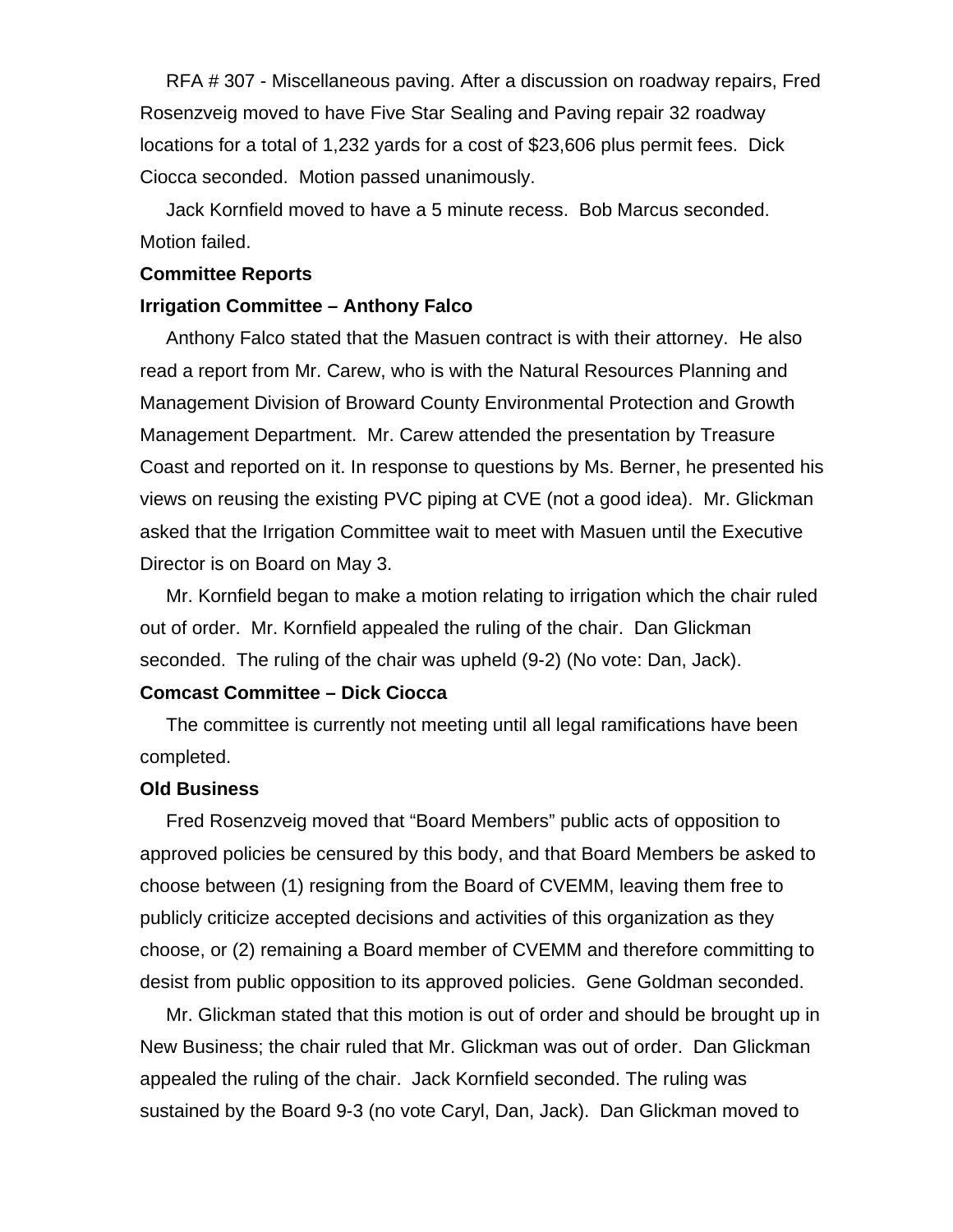table the motion. Jack Kornfield seconded. Motion to table failed: 3-9. The Board then voted on the original motion which was passed 9:2 (No Vote: Dan and Jack; Abstain: Mel and Bob).

 Mr. Kornfield asked about the status on the motion passed at the February BOD meeting asking for a draft of a business affidavit. Mr. Somerset stated that he will follow-up with Mr. Murphy on that as he was working on other major issues that the BOD asked him to work on.

## **New Business**

Mr. Goldman moved "The Corporation hereby adopts Roberts' Rules of Order regarding the comportment of the members of its' Board of Directors. As a reaffirmation of those rules and for purposes of clarity, the Board of Directors adopts this policy.

**POLICY on COMPORTMENT:** Roberts' Rules of Order, Chapter XX, section 61, sub-section 'Offenses Elsewhere than in a meeting…' provides for the imposition of disciplinary action by the Board on any member who acts in a manner than tends '…to injure the good name of the organization, disturb its well being, or hamper it in its work.' Further, '...behavior of this nature is a serious offense properly subject to disciplinary action, whether the bylaws make mention of it or not.'

The following actions are offenses for which CVEMM BOD members can be called to order and sanctioned (reference RR, CH. XX, Disciplinary Procedure):

1. Publicly arguing against motions that have already been debated and passed by the CVEMM BOD and are in the process of being implemented.

*Example:**Publicly arguing against projects passed by the BOD as the wrong approach and a waste of money. Calling on the COOCVE BOD to demand that CVEMM buy a product or service that the CVEMM BOD has already rejected. Making negative remarks at other public events that injures the good name of CVEMM.*

2. Communicating, without authorization by the BOD or the Officers, with outside agencies, individuals, and companies on CVEMM business. (See MM Bylaws Article 13)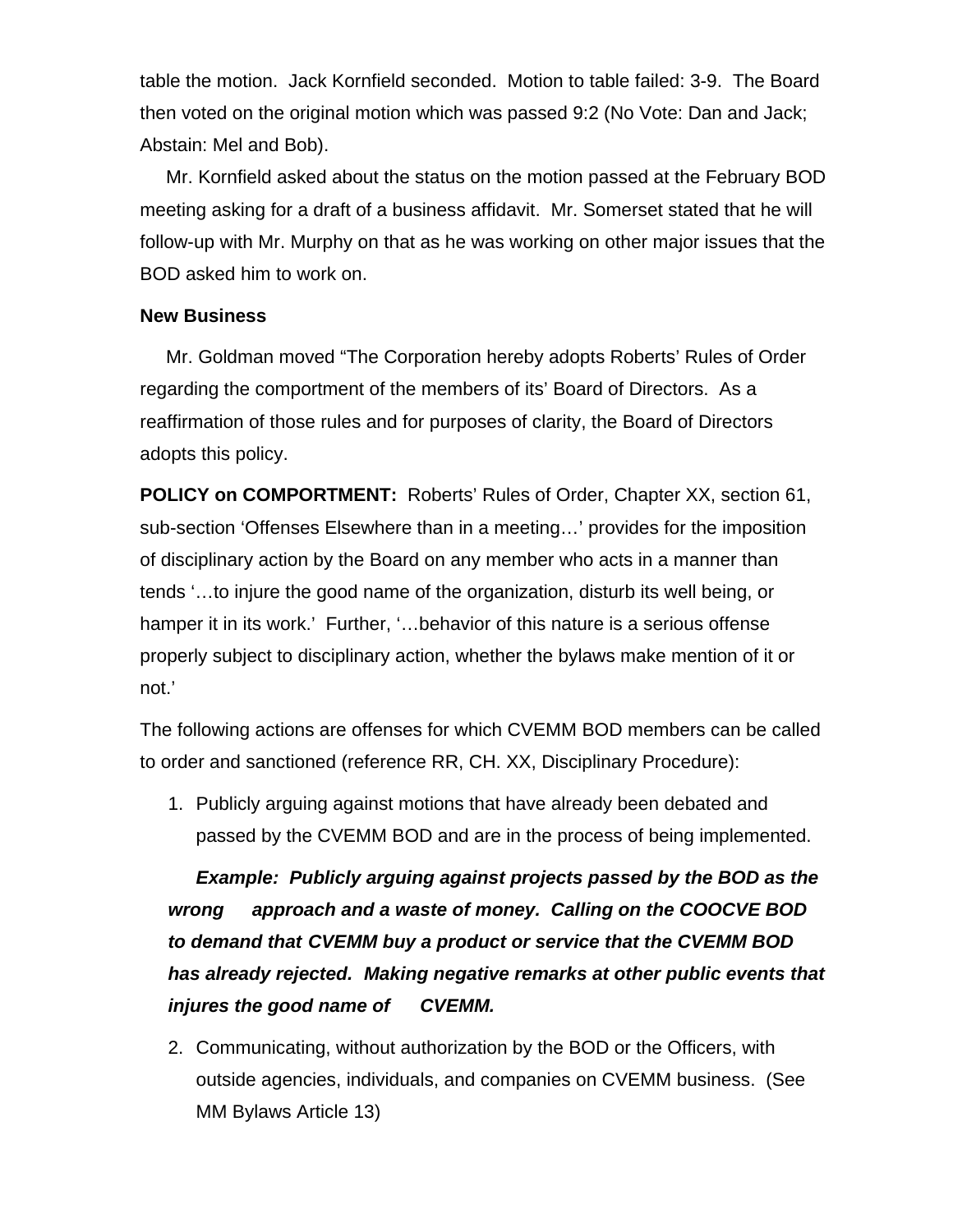*Example: Independently making appointments with outside vendors or persons to meet CVEMM officers, or independently going to governmental agencies and officials and discussing CVEMM policies and other governmental policy vis-à-vis CVEMM, without authorization or permission. Requesting or soliciting information and adding a statement similar to the following: "Although I am a member of the MM Board of Directors, I am not writing in that capacity".*

3. Discussing and criticizing CVEMM business and policies, and criticizing any positions or actions of CVEMM officers or its BOD, in meetings of bodies and agencies outside CVEMM, or in public forums like blogs or mass distribution e-mails.

**Example:** calling on COOCVE to order CVEMM to provide information; criticizing CVEMM policies and challenging the CVEMM President during an Area Chairs' meeting; using a blog or other means of public communication to criticize the CVEMM President's actions, board decisions, or to make demands of the board or officers, etc."

Fred Rosenzveig seconded. After a detailed discussion, the Motion passed 10- 2 (No vote: Dan and Jack)

 Anthony Falco moved that from this day forward, there be a security guard present at MM's monthly meetings for the entire meeting to act as a sergeant–atarms and take direction from the Chair only. Gene Goldman seconded. After discussion the motion failed 6:7.

 Jack Kornfield moved that CVEMM solicit bids from qualified companies to bring CVE pumping stations up to the requirements of the SFWMD in a safe manner, and, because of the size of CVE, to control the pumping stations remotely, with the requirement bidders give options (for example, for the reinstallation of poorly installed pumps and the upgrade or repair or replacement of unsuitable or damaged pumps). Bob Marcus seconded. The chair ruled this motion out of order. Jack Kornfield appealed the ruling of the chair. Bob Marcus seconded. The ruling was sustained by the Board 10-2 (no vote: Jack and Bob)

 Alan Schachter asked the BOD when replying to an e-mail received from another BOD, to only "reply to sender" and not "reply all".